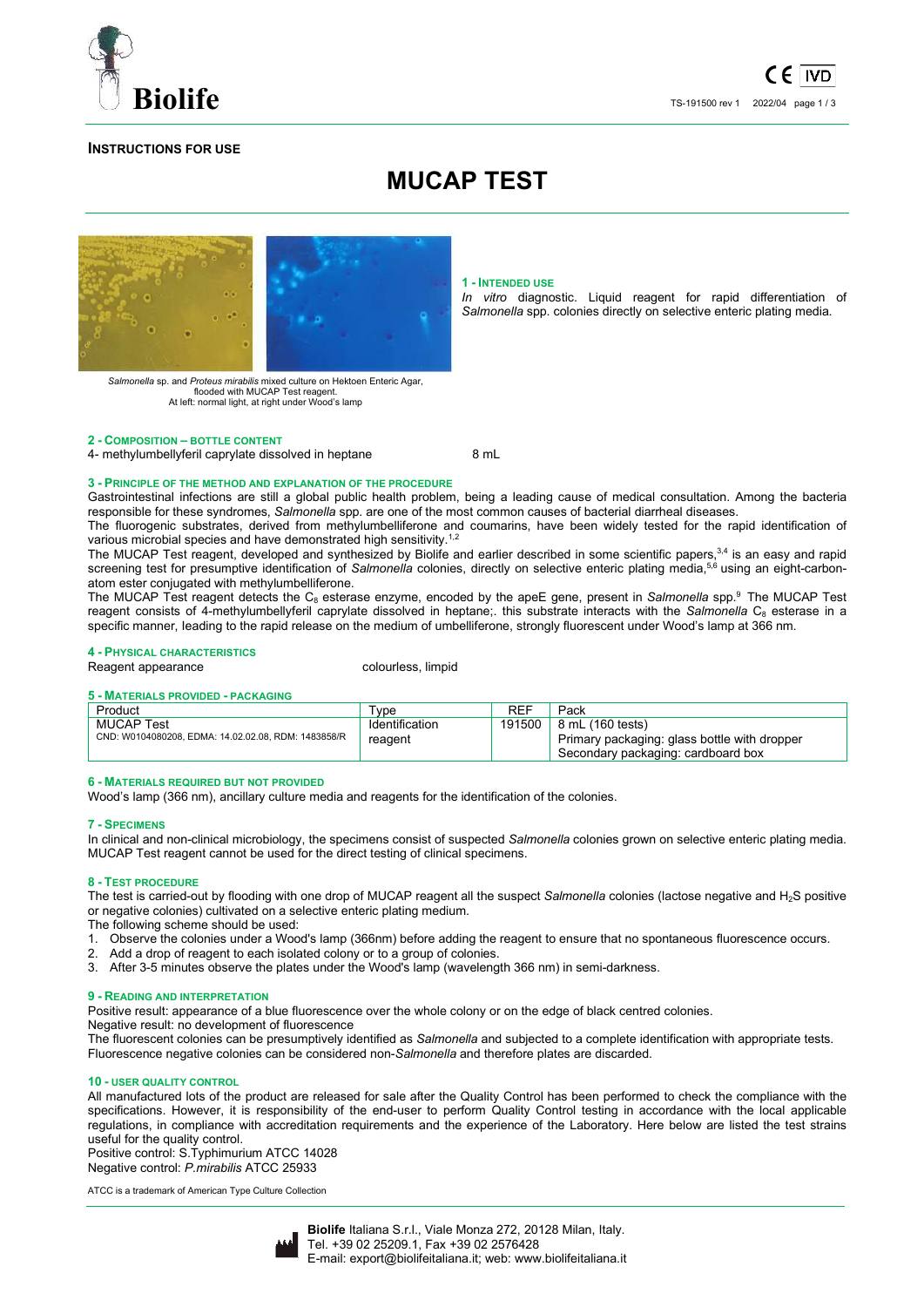

## **11 - PERFORMANCES CHARACTERISTICS**

Several experimental works have been published for the evaluation of the specificity and sensitivity of MUCAP Test in identifying Salmonella colonies. The sensitivity values are almost constantly close to 100%;<sup>7-19</sup> the specificity values are more variable and sometimes dependent on the isolation and enrichment media combination and vary between 80% and 100%.<sup>7-19</sup>

The specificity and sensitivity of the detection lactose negative, H<sub>2</sub>S positive and MUCAP positive colonies are respectively of 100% and 99.8%.<sup>15</sup>

Prior to release for sale a representative sample of all lots of MUCAP Test is tested with positive and negative strains.

C8 esterase positive strains (fluorescent under Wood's lamp within 5 minutes): S.Typhimurium ATCC 14028, S.Enteritidis NCTC 5188,S.Gallinarum CB 506, *S.arizonae* CB 302, S.Derby CB 1.5, S.Dublin CB 9.2 S. Choleraesuis CB X4.

C8 esterase negative strains (not fluorescent under Wood's lamp within 5 minutes): *P.mirabilis* ATCC 25933, *P.vulgaris* ATCC 13315, *C.freundii* ATCC 8090*, S.marcescens* ATCC 8100, *H.alvei* CB 910.

## **12 - LIMITATIONS OF THE METHOD**

- Before carrying out the test it is advisable to examine the plates under Wood's lamp for the presence of natural fluorescence developed by *Pseudomonas* spp. Strains with natural fluorescence should not be subjected to the MUCAP Test
- Lactose positive *Salmonella* strains, with atypical colonies on conventional lactose-containing media such as SS Agar, Hektoen Enteric Agar etc, may not be detected with MUCAP Test; however, these strains can be detected with the reagent on lactose-free media.
- Since most of the false positive strains are oxidase positive,<sup>6</sup> the H<sub>2</sub>S negative and fluorescence positive colonies can be tested with the oxidase reagent or strips. The combination of MUCAP and oxidase tests raises the specificity of  $C_8$  esterase detection from 94.1% to 98.2%.<sup>16</sup>
- The reagent does not affect the viability of the flooded colonies.
- Do not take any reading after 5 minutes because the reagent is susceptible to autolysis due to the watery nature of the medium and so false positive results might occur.
- The MUCAP Test can be carried-out on the most commonly used culture media (e.g. Mac Conkey Agar, SS Agar , Hektoen Enteric Agar, Brilliant Green Agar, Desoxycholate Agar, XLD Agar etc.). MUCAP Test cannot be performed on colonies cultivated on Bismuth Sulphite Agar.
- It is recommended that biochemical, immunological, molecular, or mass spectrometry testing be performed for complete identification of the MUCAP positive colonies. If relevant, perform antimicrobial susceptibility testing.
- This culture medium is intended as an aid in the diagnostic procedures of infectious diseases; the interpretation of the results must be made considering the patient's clinical history, the origin of the sample and the results of other diagnostic tests.

#### **13 - PRECAUTIONS AND WARNINGS**

- This product is a qualitative *in vitro* diagnostic, for professional use only; it is to be used by adequately trained and qualified laboratory personnel, observing approved biohazard precautions and aseptic techniques.
- This product is classified as flammable according to the current European legislation. Consult the Safety Data Sheet before the use.
- Apply good laboratory practice guidelines when performing the test.
- All laboratory specimens should be considered infectious.
- The laboratory area must be controlled to avoid contaminants such as the reagent, the culture media or the microbial agents.
- Sterilize all biohazard waste before disposal. Dispose the unused reagent and the plates inoculated with samples or microbial strains in accordance with current local legislation.
- Do not use this product as active ingredient for pharmaceutical preparations or as production material intended for human and animal consumption
- The Certificates of Analysis and the Safety Data Sheet are available on the website www.biolifeitaliana.it.
- Notify Biolife Italiana Srl (complaint@biolifeitaliana.it) and the relevant Authorities of any serious incident occurring in connection with the use of the *in vitro* diagnostic
- The information provided in this document has been defined to the best of our knowledge and ability and represents a guideline for the proper use of the product but without obligation or liability. In all cases existing local laws, regulations and standard procedures must be observed for the examination of samples collected from human and animal organic districts, for environmental samples and for products intended for human or animal consumption. Our information does not relieve our customers from their responsibility for checking the suitability of our product for the intended purpose.

## **14 - STORAGE CONDITIONS AND SHELF LIFE**

Upon receipt, store the reagent in the original pack at 2-8°C away from direct light. If properly stored, the reagent may be used up to the expiration date. Do not use the reagent beyond this date. Opened bottle can be used up to the expiration date. Repeated openings of the bottle do not affect the performances and do not cause contamination of the reagent. Do not use the reagent with signs of deterioration (turbidity, precipitate, atypical colour).

## **15 – REFERENCES**

- 1. Godsey JH,Matteo MR, Shen D,Tolman G,Gohlke JH. Rapid identification of Enterobacteriaceae with microbial enzyme activity profiles. J Clin Microbiol 1981; 13:483-490.
- 2. Malfa S. Potenza D. Metodi rapidi enzimatico-fluorescenti per l'identificazione di batteri patogeni di frequente isolamento: E. coli, P. aeruginosa, Salmonella spp. XV Congresso Nazionale AMCLI, 1986, Milano
- 3. Pontello M, Russolo S, Carozzi F, Bottiroli U. Evaluation of a new rapid method (MUCAP Test) for the presumptive identification of Salmonella on primary isolation media. 5th Int. Simp. on Rapid Method and Aut. in Microb. and Immunol. Florence 4-6 Nov. 1987.
- 4. F.Ottaviani. Esperienze su una tecnica fluoro-enzimatica per lo screening rapido di Salmonella Industrie Alimentari XXVII, Novembre 1988.
- 5. Koneman's Color Atlas and Textbook of Diagnostic Microbiology. By Gary W. Procop, Deirdre L. Church, Geraldine S. Hall, William M. Janda. Jones & Bartlett Learning, 2020
- 6. Manual of Environmental Microbiology edited by Marylynn V. Yates (Editor-in-Chief), Cindy H. Nakatsu (Editor), Robert V. Miller (Editor), Suresh D. Pillai (Editor). ASM Press, 2020
- 7. Agostinelli A. Agostinelli C. Damiani AM. Gambella O. Valutazione di un reattivo specifico per l'identificazione di Salmonella spp. sulla piastra di primo isolamento. Microbiologia Medica. 1990 Vol. 5 n° 3, 129.
- 8. Anichini P. Lavacchi A. Pecile P. Nicoletti P. Valutazione di un nuovo metodo basato sulla fluorescenza nello screening delle coprocolture per la ricerca di Salmonella. Microbiologia Medica 1990; Vol. 6, n° 4, 117